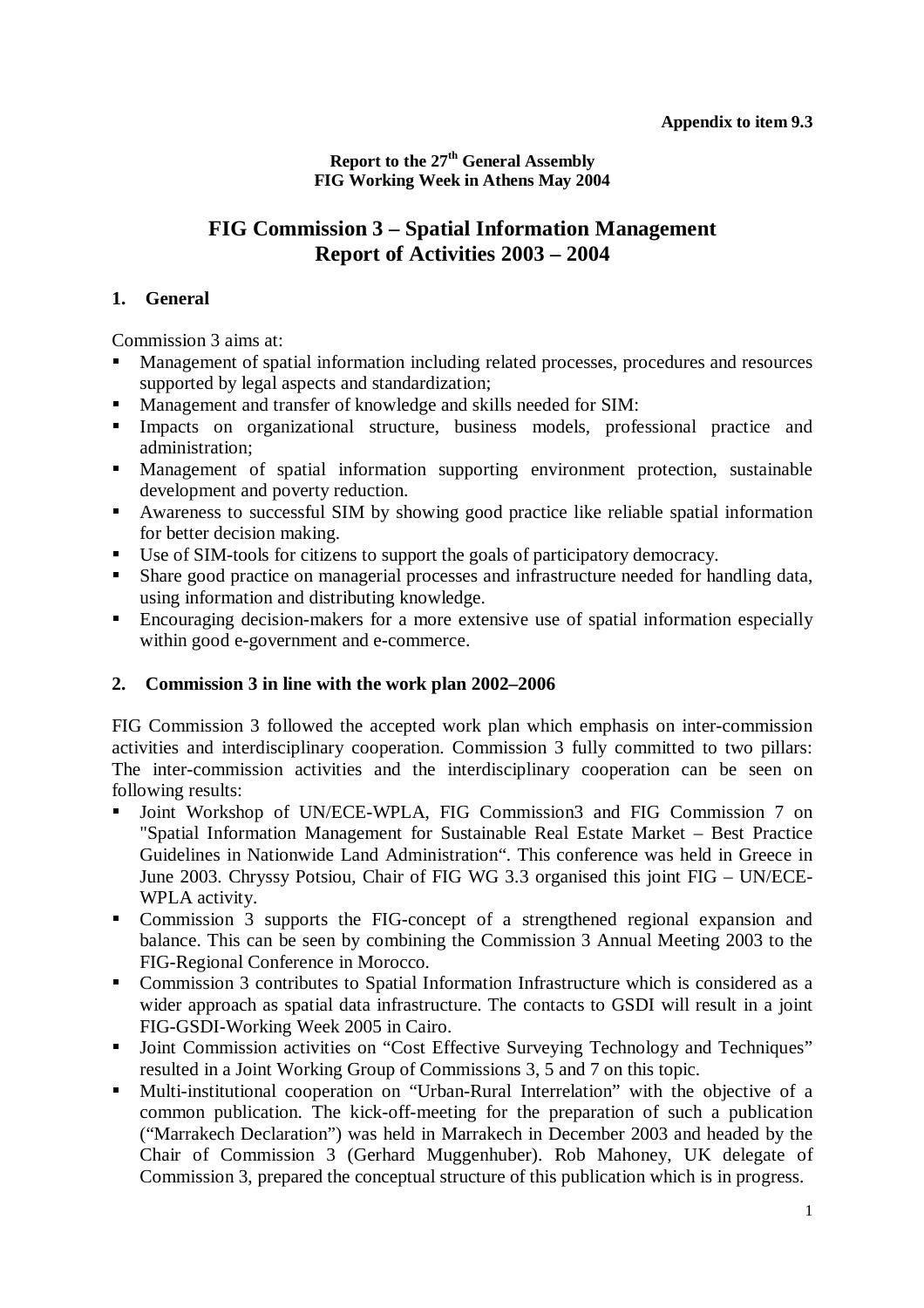#### **3. Conference participations of Commission 3 members on behalf of FIG Council**

- Reinfried Mansberger, Vice-Chair of Administration of FIG Commission 3, presented FIG as an observer at the 3rd Meeting of the Committee on Development Information (CODI) of the UN Economic Commission for Africa (UN/ECA) at UN Conference Centre, Addis Ababa May 12-16, 2003
	- (www.fig.net/figtree/news/news\_2003/CODI\_III\_2003.htm).
- Keith Murray, Chair of Commission 3 Working Group 3.2, attended the 21st International Cartographic Conference of the International Cartographic Association (ICA), 10-16 August 2003 in Durban, South Africa.
- Erwin Heine, Assistant Professor at the Institute of Surveying, Remote Sensing and Land Information at the University of Agricultural Sciences in Vienna (BOKU Wien) represented FIG at the Second International Conference on GIS in Bogotá, Colombia September, 24-26, 2003

(www.fig.net/figtree/news/news\_2003/colombia\_2003.htm.)

# **4. Activities of Working Groups**

Commission 3 Working Groups (WG) are focusing on essential contributions of spatial information for sustainable development. The activities for achieving this goal are on a national as well as on an international level, namely

- Contributions to the topic "*e-Government and SIM*",
- The clarification of needed "*SIM infrastructure*" for GSDI,
- The sharing of experiences of best practice concerning "*State of the art of SIM*".

The Joint WG on "*Knowledge in SIM*" provides the overarching principle for sharing and transferring knowledge achieved.

# **WG 3.1: e-Government and e-Citizen**

Chair: Mrs. Kari Strande (Norway)

In many countries there is a rapidly development going on now in the e-government field. During Athens WW a session on **Policy: e-Commerce + e-Governance = Future** and a special WG3.1 meeting will focus on that topic.

WG3.1 members encouraged people to make presentations at various conferences with good examples of e-government programmes where GI is an essential component. WG3.1 has been looking into various GI distributing programmes that are using the new wms as tools. The European council conclusions on e-government and the e-content program provide good practiced on e-Government and e-Citizen.

#### **WG 3.2: SIM infrastructure**

Chair: Mr. Keith Murray (UK)

A milestone in the work of WG3.2 '**SIM infrastructure'** is the conference on *Impacts of Improving the Positional Accuracy of GI Databases*, in Dublin, on 5<sup>th</sup> to 7<sup>th</sup> May, 2004, which was organized by EuroSDR jointly with WG3.2 (see also www.dit.ie/eurosdr).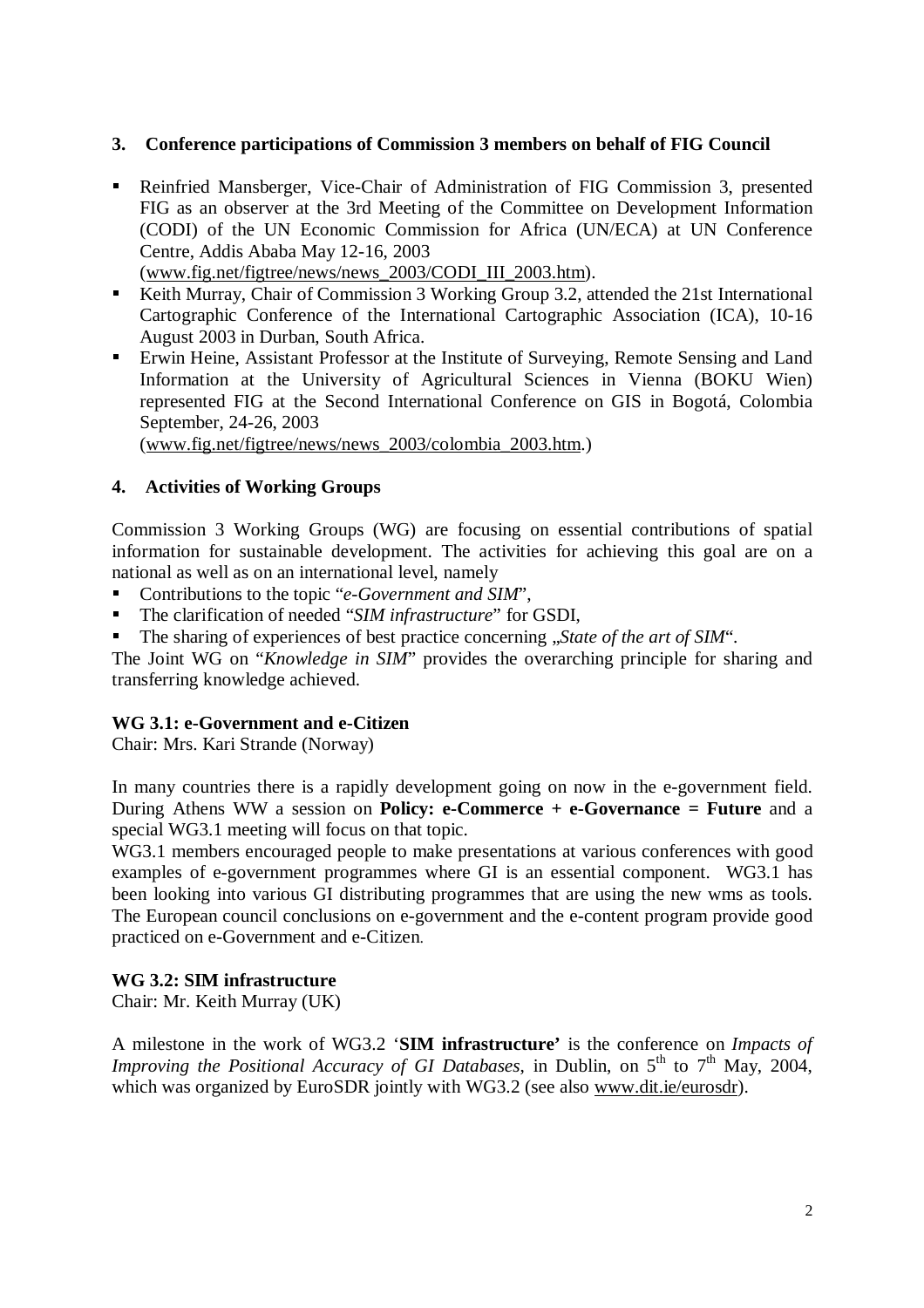# **WG 3.3: State of the art of SIM**

Chair: Mrs. Chryssy Potsiou (Greece)

- 1. The WG 3.3 web inventory is installed and updated. At the FIG WW 2003 the chair of WG 3.3 informed about this work in the paper "Collection, standardization, visualization and knowledge sharing of information about NSDI activity in various countries".
- 2. Inter-commission activity and cooperation with sister organization was developed by:
	- a. A joint workshop, held in Athens in May 2003, which focused on Commission 3 and Commission 7 issues. The workshop was sponsored by the Technical Chamber of Greece and the Hellenic Association of Rural and Surveying Engineers. Twenty nine countries participated with 177 participants. 41 papers were presented. A full report of the workshop is available in a Power Point presentation. The resolutions constitute a basis for the updating of the UN "Guidelines on Land Administration". Spatial Information Management issues will be included into the new version.
	- b. Contribution to the UN/ECE WPLA publication "Guidelines for Real Estate Units and Identifiers". This text is supposed to give detailed information about the existing variety in recording the spatial information in the cadastral systems and give advice and guidelines that could help towards the harmonization of spatial information systems in the various countries in the future.
- 3. The next steps of WG 3.3 are:
	- a. to activate persons within the COM3-community to contribute to the web inventory
	- b. to improve the webinventory by cooperating with other commissions.
	- c. to work for the joint "Low cost" activity with other delegates and prepare the paper for FIGWW 2004 "Challenges of Providing Spatial Data to Developing Countries"
	- d. to work also for the Inter-Commission activity for "informal settlements".
	- e. WG3 will improve cooperation with ISPRS also by presenting a paper at ISPRS Congress 2004 in Istanbul: "Informal settlements in Greece: The Mystery of Missing Information and the Difficulty of their Integration into a Legal Framework".
	- f. Contribution to the 'Marrakech declaration' and to the joint work for "risk assessment issues".
	- g. The ongoing close cooperation with the UN-ECE-WPLA is promising, as Mrs. Potsiou, chair of WG 3.3, was elected as member of the WPLA bureau.

# **Joint WG 2.4 (Com2&3) - Knowledge Transfer in SIM**

Co-chair from Commission 3: Mr. Mohammed Timoulali (Morocco)

Commission 3 co-sponsored and contributed to GIS Summer School (GISS) that was organised by University of West Hungary, College of Geoinformatics (Bela Markus) in August 2003 in Szekesfehervar, Hungary, with lectures and practical training contributed by Commission 3 (Gerhard Muggenhuber, Reinfried Mansberger) and Commission 7 (Paul van der Molen).

GISS gathered about 50 students and 10 tutors in Székesfehérvár, in one of Hungary's historical towns. The international group of students decided to spend 5 days dealing with GIS applications in Land Management, land administration, cadastre, land use planning, land consolidation, land development, data integration, change detection and analysis, environmental management and nature protection. Special emphasis was given to the impacts of the EU accession.